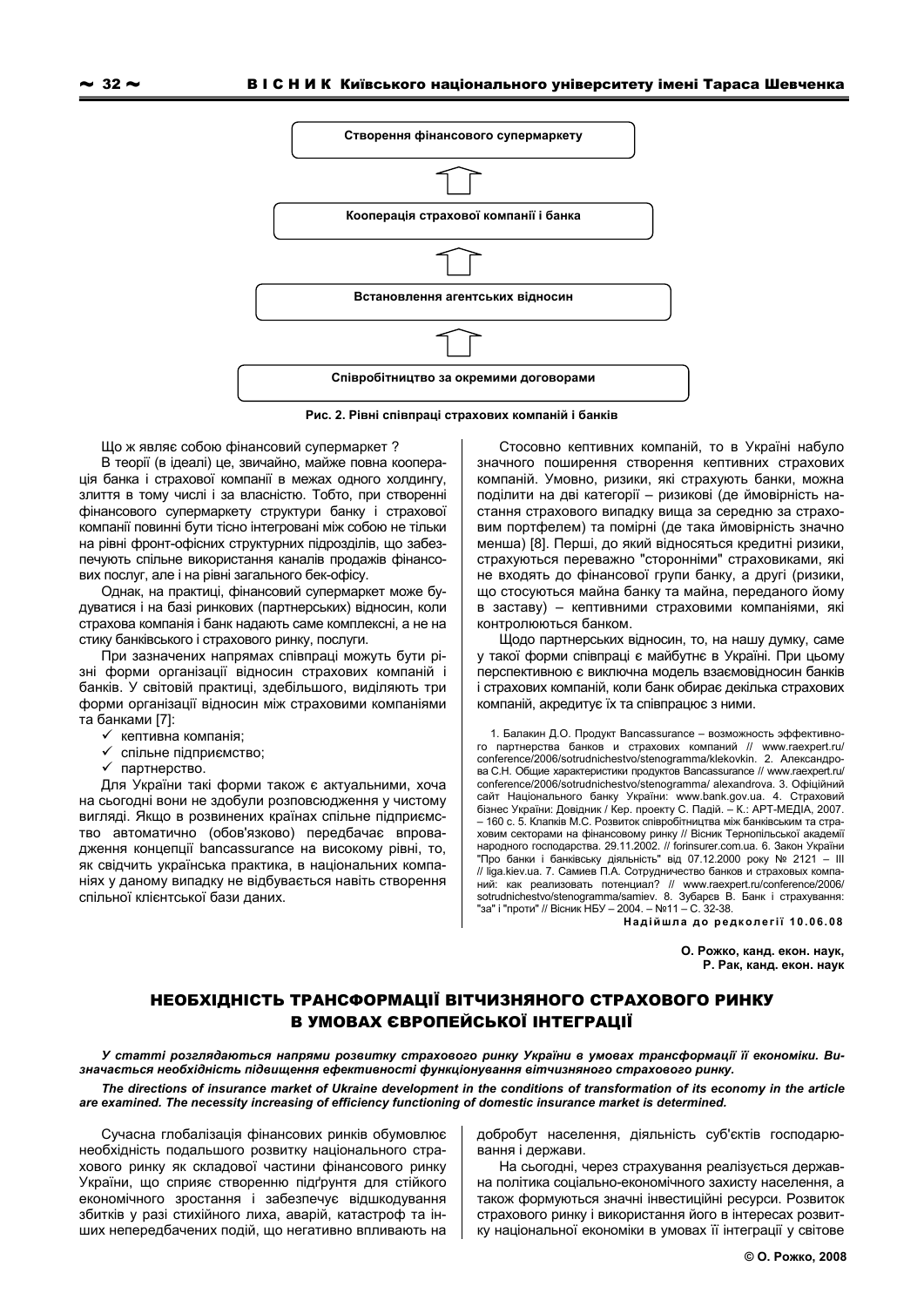економічне співтовариство та посилення процесів глобалізації є важливим компонентом національної безпеки. Міжнародна кооперація в страхуванні сприяє функціонуванню таких секторів економіки, як міжнародна торгівля, перевезення, авіація, космонавтика і туризм.

Питанням розвитку страхового ринку України присвятили свої праці такі вітчизняні учені як Внукова Н.М., Грушко В.І., Осадець С.С., Пікус Р.В., Ротова Т.А. та інші. Проте, швидкі темпи лібералізації фінансових ринків зарубіжних країн вимагають детального розгляду напрямів розвитку вітчизняного страхового ринку в умовах фінансової глобалізації.

Метою статті є визначення проблем та перспектив розвитку страхового ринку України в умовах інтеграції фінансових ринків на сучасному етапі.

Унаслідок фінансової лібералізації транснаціональні страхові корпорації проводять активну експансіоністську політику з використанням організаційних і страхових інновацій на новітній інформаційно-технологічній основі. і це не може не впливати на страховий ринок України. Це вплив може бути як позитивним так і негативним. Як позитивне - це залучення іноземних інвестицій в розвиток страхової інфраструктури, підвищення капіталізації і ємкості національної страхової галузі за рахунок засобів іноземних інвесторів, використання передових страхових технологій, розширення структури і підвищення якості страхових послуг. З іншого боку - негативне - втрата національного контролю над страховими резервами і інвестиційними засобами при домінуючій іноземній участі на страховому ринку України, обмеження можливостей держави по використанню механізмів активної соціальної політики в галузі пенсійного і медичного страхування, поєднання експансії крупних іноземних страховиків з ціновим демпінгом та ін.

Темпи зростання українського страхового ринку продовжують відставати від росту економіки країни і за підсумками 2007 року частка страхування у ВВП склала 2,6 %, що більш ніж у два рази менше показника 2004 року. Незначно збільшилась сума страхових премій, яка припадає на одного громадянина з 273,5 грн. у 2005 до майже 275 грн. у 2007, але це є у відносній мірі результатом поступового зменшення загальної кількості населення України [1].

В середньому в світі на душу населення припадає USD615 страхових внесків. У економічно розвинутих країнах ця цифра складає більше USD1000, а в країнах з економікою, що розвивається USD100-200 та менше, виключенням з цього є тільки Китай та Індія, у яких за рахунок дуже високої чисельності населення кількість премій на душу населення відносно низька. У порівнянні зі світовими тенденціями, український страховий ринок має дуже скромні показники, на Україну припадає менш ніж один відсоток страхових премій, отриманих у світі, і відставання від країн, які панують на страховому ринку, більш ніж суттєве.

Світовий ринок страхування в останні роки набув стрімкого розвитку. У 2007 році кількість отриманих страхових премій у світі складала USD3425,7 млрд., з них більш ніж USD1972 млрд. це премії зі страхування життя (57,6 %).

До 2001 року динаміку зростання світових страхових премій забезпечувало страхування життя, а премії з ризикових видів страхування зростали досить повільно і навіть іноді зменшувалися (у 1997 та 1998 роках). Але в 2001 році ця тенденція змінилась: терористичні акти 11 вересня 2001 року викликали підвищення попиту та цін на ризикові види страхування, що призвело до зростання страхових премій з ризикових видів у 2002 р. на 13 %, у 2003 р. на 16 % - це найбільші темпи зростання

отриманих премій за цими видами страхування за останні 10 років.

У 2004 році обсяги премій з ризикових видів страхування та страхування життя зростали майже однаково - 9 % у порівнянні з 2003 роком. У 2005 році темпи зростання дещо уповільнились - 4,1 % та 6,7 % відповідно. В цілому обсяг страхових премій в 2005 році у порівнянні з попереднім роком зріс на 5,6 %.

Аналізуючи перші 12 найбільших національних ринків, можна побачити, що беззаперечним лідером світового ринку страхування є США. На цю країну припадає третина усіх отриманих страхових премій. Друге місце з USD476,5млрд посідає японський страховий ринок, при цьому слід зазначити, що тільки для Японії є характерною така велика різниця між обсягами премій з ризикових видів страхування та страхування життя. Японський страховий ринок єдиний з цих ринків, обсяги премій якого зменшилися (-3,2 %).

Найбільш розвинуті європейські країни, до яких відносяться Великобританія, Франція, Німеччина та Італія займають місця з 3-го по 6-те відповідно, а слідом за ними йде Південна Корея, яка у 2005 році потіснила Канаду з 7-го місця. Темпи росту південнокорейського ринку страхування є дуже вражаючими: майже 21 % або USD14, 3млрд за 2007 рік і більш ніж USD10млрд з них було отримано завдяки зростанню обсягів страхування життя. В цілому на перші 10 найбільших національних ринків світу припадає 80,8 % усіх страхових премій, на перші 12 - 84 %. Найбільші темпи зростання страхових премій у 2007 році демонструють Болгарія (46 %), Румунія (41,4 %), Польща (27 %) та Туреччина (23,7 %).

Вітчизняний страховий ринок формується в умовах поступового підвищення базових макроекономічних показників, зокрема зростання валового внутрішнього продукту, стабільність національної валюти, що дає змогу забезпечити динамічний його розвиток. Крім позитивних макроекономічних показників, існують такі передумови розвитку національного страхового ринку: поступове зростання доходів населення з тенденцією до подолання низького рівня платоспроможності: підвищення заінтересованості юридичних та фізичних осіб у захисті своїх майнових інтересів; збільшення кількості прибуткових підприємств; законодавче запровадження обов'язкового страхування цивільно-правової відповідальності власників наземних транспортних засобів; розвиток ринків фінансових послуг (у тому числі фондового ринку) та формування національної системи іпотечного кредитування; запровадження системи недержавного пенсійного забезпечення [2].

Однак існують також негативні чинники, які стримують розвиток ринку страхових послуг:

√ недосконалість захисту прав споживачів страхо-**RUX DOCUAL** 

√ низький рівень співвідношення страхових платежів з відрахуванням платежів, переданих на перестрахування українським страховикам, і валового внутрішнього продукту, незначна клієнтська база страховиків, а також зосередження страхової діяльності переважно на майновому страхуванні юридичних осіб;

◆ нерозвиненість довгострокового страхування життя, недержавного пенсійного забезпечення та відсутність правового регулювання діяльності страховиків у сфері обов'язкового медичного страхування;

√ недостатність надійних фінансових інструментів для інвестування;

√ велика кількість страхових компаній з низьким рівнем капіталізації, а також слабкий розвиток національного перестрахового ринку;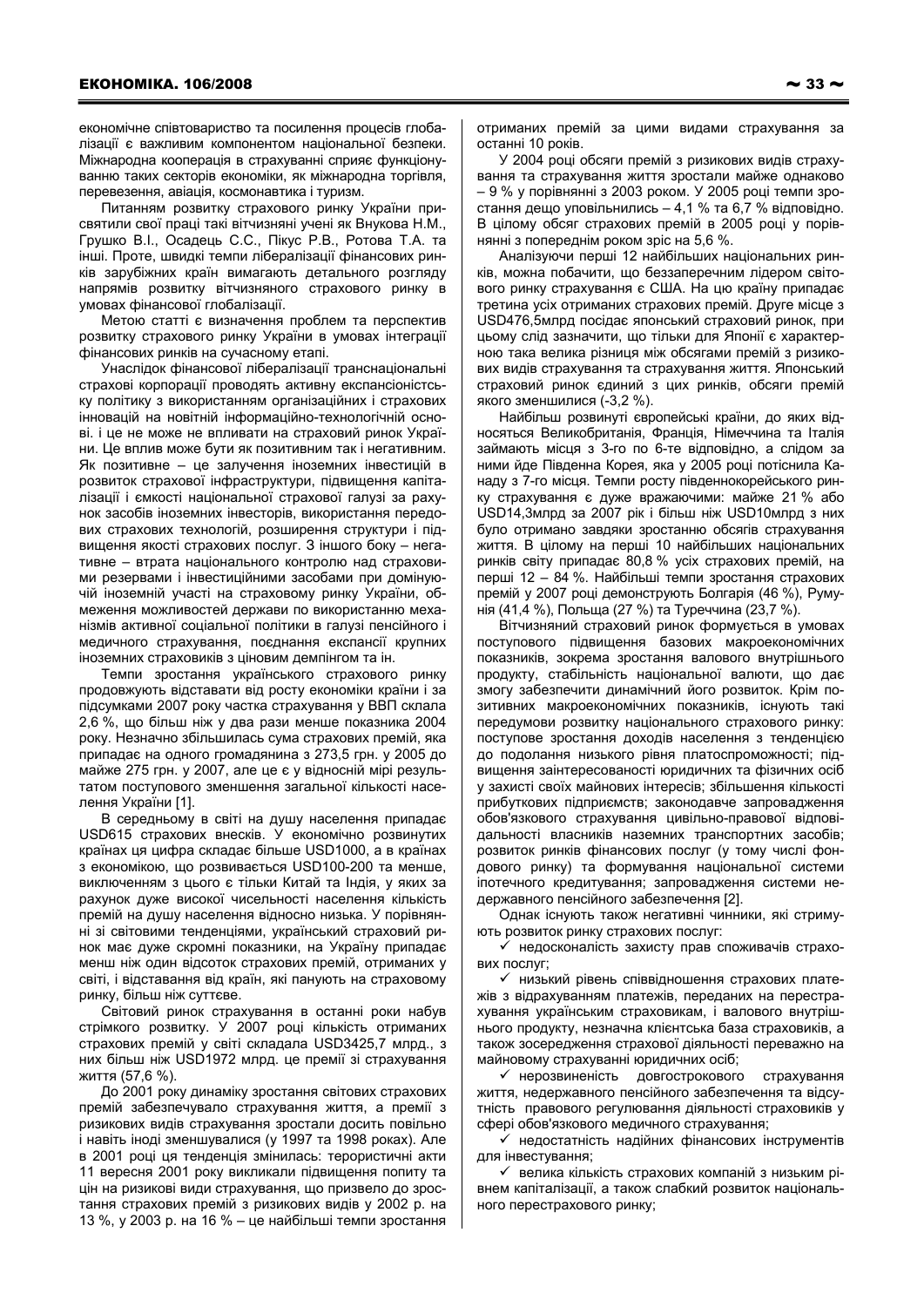$-34 \sim$ 

√ використання страхового ринку суб'єктами господарювання для оптимізації оподаткування та витоку коштів за кордон;

√ недостатній рівень кадрового та наукового забезпечення страхового ринку;

√ низький рівень страхової культури населення.

Підґрунтям більшості цих проблем є те, що формування законодавчої бази страхування та становлення національного страхового ринку України відбувалося у складних макроекономічних умовах на фоні знецінення заощаджень населення за договорами страхування в установах колишнього Держстраху, зменшення довіри населення до фінансових установ унаслідок їх банкрутства.

За роки ринкових перетворень змінилися економічні функції держави у сфері страхування та відбулася трансформація державної страхової монополії. Що призвело до появи інфраструктури страхового ринку. Учасниками страхового ринку є страхувальники, застраховані особи, вигодонабувачі, страховики, перестраховики, товариства взаємного страхування, страхові та перестрахові брокери, страхові агенти, актуарії, аварійні комісари, а також професійні об'єднання страховиків, страхових посередників та інших учасників страхового ринку.

За обсягами наданих послуг страховий ринок значно перевищує інші сектори ринків небанківських фінансових послуг. Але при цьому ринок страхування все ще поступається банківському сектору Так, на 1 січня 2008 р. активи банків у 7,2 рази перевищували активи страховиків. Динаміка основних параметрів за останні роки свідчить про зміцнення тенденції до зростання обсягів страхового ринку. Серед позитивних чинників - стійке зростання капіталу та обсягів активів, що є необхідною умовою стабільного функціонування і розвитку страхового ринку. Поліпшується структура і якість активів страховиків, зменшується їх кредиторська заборгованість та підвищується фінансова надійність. Законодавче встановлення вимог до мінімальних розмірів статутних капіталів страховиків сприяло концентрації страхового ринку та зростанню загального розміру статутних фондів страховиків. Проте проблеми підвищення рівня капіталізації страховиків, ліквідності їх активів та концентрації страхового ринку залишаються актуальными [2].

До позитивних результатів розвитку страхового ринку також можна віднести реальне зростання обсягів страхових операцій з усіх видів страхування, структурні зміни на користь добровільного страхування і його довгострокових видів. підвищення показників фінансової надійності страховиків, формування фінансових груп за їх участю. Зростає загальна сума страхових платежів, отриманих страховиками України. Збільшується кількість договорів страхування (перестрахування), укладених за сприяння страхових брокерів. Позитивною тенденцією є зростання величини сформованих страхових резервів. Страховики здійснюють інвестиції власних коштів, у тому числі коштів страхових резервів, головним чином через розміщення їх у цінні папери, грошові кошти на рахунках у банках, у банківські метали, в економіку України за визначеними законодавством напрямами. Законодавче забезпечення страховикам, утвореним за участю іноземних інвесторів, однакових умов діяльності з вітчизняними страховиками сприяло відкритості українського страхового ринку, зростанню іноземних інвестицій у цей ринок та створенню конкурентного середовища.

Утворення Державної комісії з регулювання ринків фінансових послуг сприяло державному регулюванню, здійсненню нагляду за страховою діяльністю та формуванню адекватних основ законодавчого регулювання розвитку страхового ринку. Однак недостатнє технічне та ресурсне забезпечення, зокрема забезпечення кваліфікованими кадрами, обмежені можливості використання інформаційних технологій на страховому ринку, ускладнюють проведення оперативного аналізу діяльності страховиків та оцінки рівня їх ризику.

Незважаючи на позитивні зрушення у розвитку страхового ринку, мають місце і негативні тенденції. У 2007 році показник співвідношення страхових платежів з відрахуванням платежів, переданих на перестрахування українським страховикам, і валового внутрішнього продукту в Україні становив усього 2,8 відсотка, тоді як у провідних країнах цей показник дорівнює 8-12 відсотків. У середньому на душу населення в Україні припадає всього 30 євро страхових премій. що значно менше, ніж в інших європейських країнах (наприклад, у Німеччині - 1250 євро та у Польщі - 120 євро).

Обсяги страхових платежів за довгостроковим страхуванням життя становили у 2007 році всього 0,96 відсотка загального обсягу страхових платежів. Не врегульованою залишається діяльність страховиків у сфері обов'язкового медичного страхування.

Запровадження значної кількості обов'язкових видів страхування не відповідає існуючій практиці розвинених країн.

Щороку рівень страхових виплат (відношення суми страхових виплат до суми страхових платежів) неухильно зменшується. Це свідчить про розвиток негативних тенденцій на національному страховому ринку, оскільки у світовій практиці ситуація на страховому ринку вважається незадовільною. якщо рівень виплат нижчий ніж 70 відсотків.

Страховий ринок використовується для зменшення розміру сплати податків в інших галузях економіки шляхом страхування, перестрахування фінансових ризиків, придбання короткострокових полісів для зменшення бази оподаткування.

Низький рівень капіталізації страховиків не дає змоги забезпечити відповідальність за великі застраховані ризики, що призводить до перестрахування їх частини за кордоном та до необґрунтованого витоку грошових коштів з України. У 2007 році частка страхових премій, сплачених за договорами перестраховикам-нерезидентам, становила 9,8 відсотка загальної суми премій. Недосконалим залишається нормативно-правове врегулювання діяльності страхових посередників, актуаріїв та аварійних комісарів [3].

Проблематичним є питання доступу до національнострахового ринку філій іноземних страховиківнерезидентів. Такий допуск має відбуватися поступово та з урахуванням його подальшого впливу на стан національного страхового ринку, оскільки це може призвести до неефективного перерозподілу акумульованих страховиками ресурсів на міжнародні фінансові ринки, витіснення з ринку національних страховиків та страхових посередників.

Страховий ринок України потребує наступних заходів для підвищення ефективності функціонування:

√ удосконалення правових засад захисту прав споживачів страхових послуг;

√ забезпечення ефективного державного регулювання і нагляду в сфері страхування з урахуванням визнаних у міжнародній практиці принципів та стандартів, рекомендованих Міжнародною асоціацією органів нагляду за страховою діяльністю;

√ сприяння розвитку довгострокового страхування життя, участі страховиків у системі недержавного пенсійного забезпечення та врегулювання діяльності страховиків у сфері обов'язкового медичного страхування;